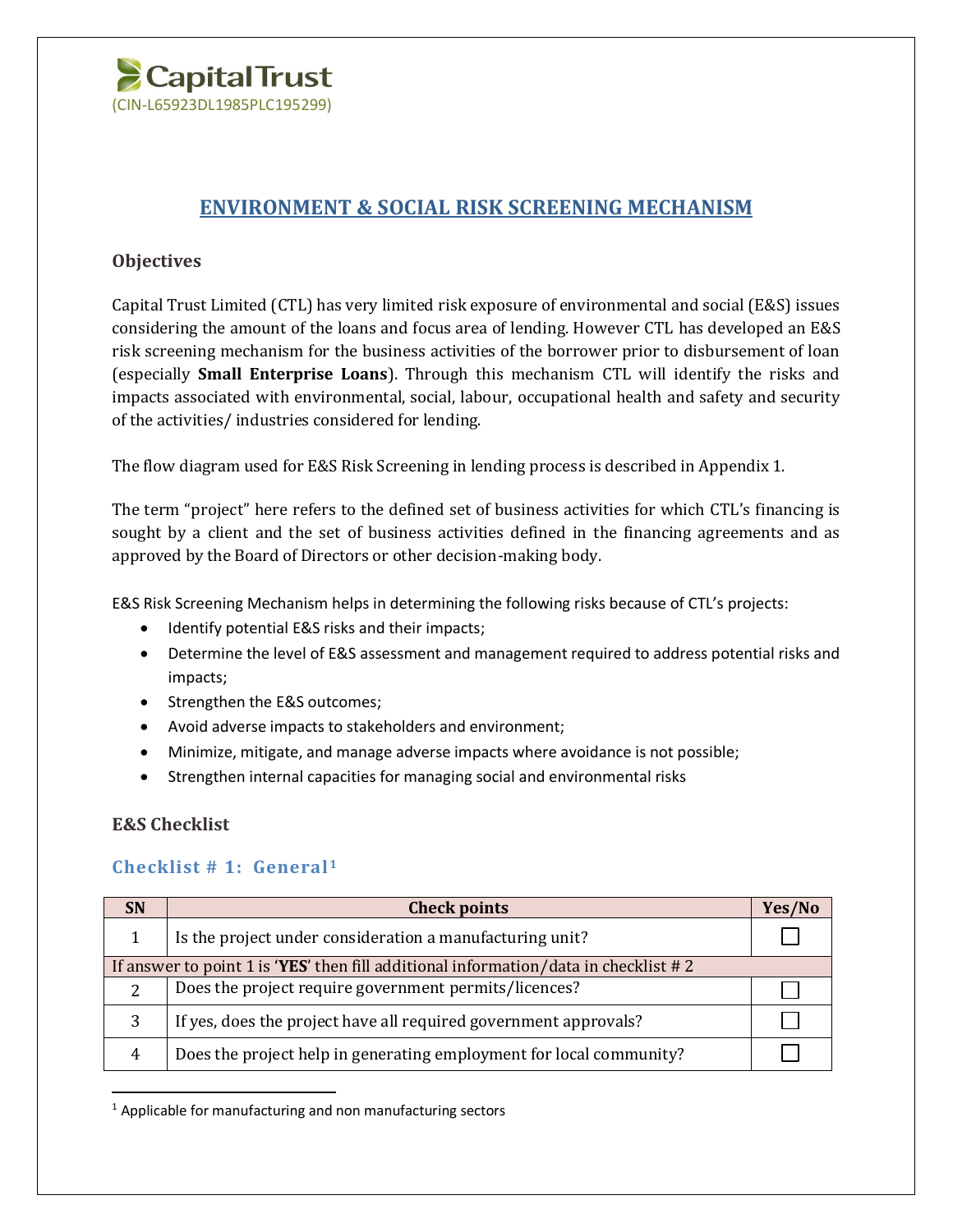# CapitalTrust

(CIN-L65923DL1985PLC195299)

| 5  | Does the project employ child or forced labour?                                                        |  |
|----|--------------------------------------------------------------------------------------------------------|--|
| 6  | Does the project use star rated utility appliances (e.g. refrigerators, ACs etc.)?                     |  |
| 7  | Does the project use energy efficient lighting source (CFL/LED) in the offices?                        |  |
| 8  | Does the project utilize natural light for lighting purposes - Sun roofing, Sun<br>facing big windows? |  |
| 9  | Is there a provision for adequate lighting in the project?                                             |  |
| 10 | Are there adequate fire management measures (e.g. Fire Extinguishers) in<br>place?                     |  |
| 11 | Is there provision of first aid box in project premises?                                               |  |

## **Checklist # 2: Manufacturing Units**

 $\overline{a}$ 

| SN             | <b>Check points</b>                                                                                                                                                        | Yes/No         |
|----------------|----------------------------------------------------------------------------------------------------------------------------------------------------------------------------|----------------|
| $\mathbf{1}$   | Is the project potentially involve the manufacture, trade, release, and/or use<br>of hazardous chemicals and/or materials?                                                 |                |
| $\overline{2}$ | Does the project include activities that require significant consumption of<br>raw materials and energy?                                                                   |                |
| 3              | Does the project use chemicals or materials subject to international bans or<br>phase-outs <sup>2</sup> ?                                                                  |                |
| $\overline{4}$ | Does the project involve significant extraction, diversion or containment of<br>surface or ground water?                                                                   |                |
| 5              | Does the project pose potential risks and vulnerabilities related to<br>occupational health and safety due to physical, chemical, biological hazards<br>during operations? |                |
| 6              | Is the project a water intensive industry?                                                                                                                                 |                |
| $\overline{7}$ | If yes, does the project have system in place to treat water before discharging<br>it to sewage line?                                                                      |                |
| 8              | Is the waste water properly managed or allowed to accumulate in public<br>areas?                                                                                           |                |
| 9              | Is the community around the project affected because of its operations e.g.<br>noise, smell, unmanaged waste etc?                                                          |                |
| 10             | Would the proposed Project potentially result in the generation of waste<br>(both hazardous and non-hazardous)?                                                            |                |
| 11             | If yes, Is there any plan in place to manage the waste?                                                                                                                    | $\mathbb{R}^n$ |
| 12             | Does the unit ensure that the waste/by products leaving the premises of the<br>unit are safely disposed off?                                                               |                |
| 13             | Will the project involve the application of pesticides that may have a negative<br>effect on the environment or human health?                                              |                |
| 14             | Is there provision to ensure circulation of clean air (exhaust fans, air<br>conditioning etc.) on the shop floor?                                                          |                |

<sup>&</sup>lt;sup>2</sup> For example, DDT, PCBs and other chemicals listed in international conventions such as the Stockholm Conventions on Persistent Organic Pollutants or the Montreal Protocol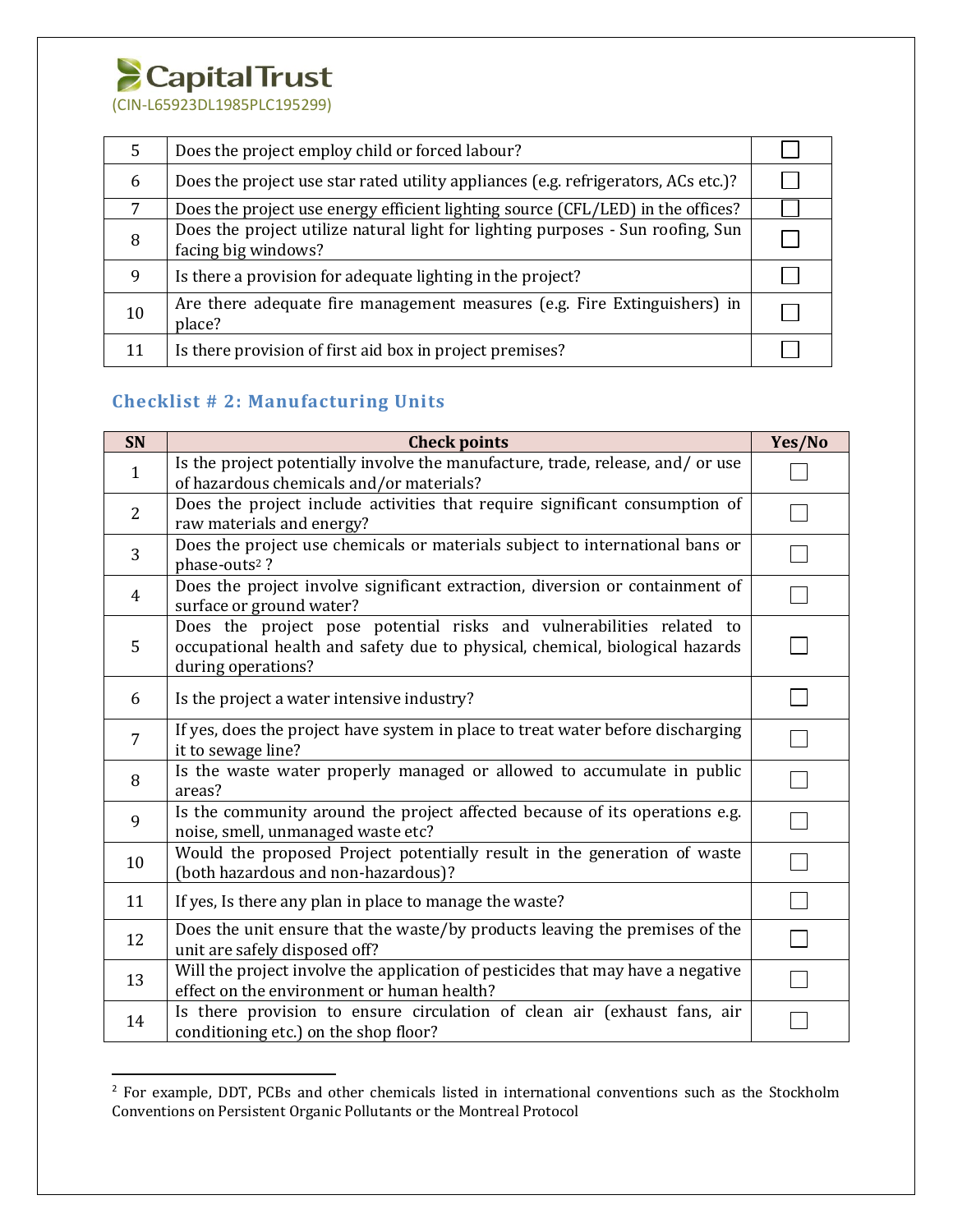

| 15 | Do the labour/employees use PPPs (personal protective equipments) on the<br>shop floor?                                                 |  |
|----|-----------------------------------------------------------------------------------------------------------------------------------------|--|
| 16 | Is there provision of basic amenities to the workers (e.g. drinking water,<br>clean toilets)                                            |  |
| 17 | Have there been incidents or accidents related to occupational health and<br>safety?                                                    |  |
| 18 | Does the project meet compliances of labour laws of the country (such as<br>non-payment of wages, minimum wages, overtime hours, etc.)? |  |

Based on the inputs received through this checklist, CTL assess the risk (especially reputational) associated with its lending operations.

#### **REVIEW**

This E&S Risk Screening Mechanism shall be reviewed once in a year to ensure the alignment of the policy with the mission and business objective of the organization.